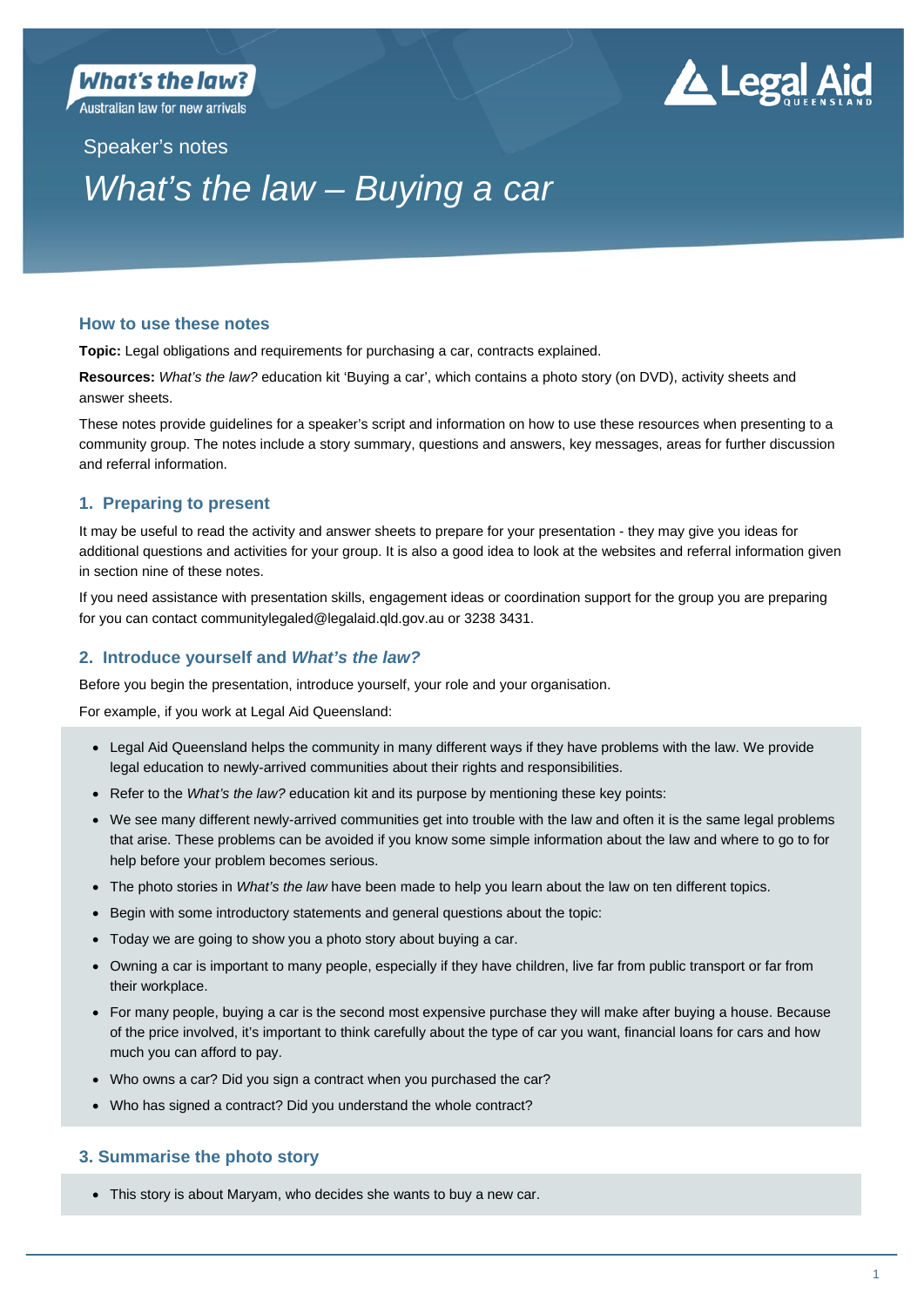- Maryam goes to a car yard and is persuaded to purchase a car straight away.
- The salesman gets her signature on the contract of sale and loan agreement.
- Maryam has trouble paying for her car loan and the car is taken away from her. She still has to pay her loan and contacts a lawyer for help.

# **4. Ask questions**

To strengthen engagement with the photo story and develop the group's legal literacy, ask key questions before showing the story. This will encourage the group to watch actively and think about key messages.

While you are watching the story, think about the next four questions:

- **1) Why does Maryam have to keep paying for the car?**
- **2) Maryam doesn't have the money for the car, so she takes a loan for the money from the car yard. What extra money does she have to pay?**
- **3) What is a warranty?**
- **4) If Maryam has signed a contract can she change her mind about buying the car?**
- **5) Where can Maryam go for help?**

# **5. Show the photo story**



# **6. Answer the questions**

Ask the same key questions after you show the story and allow for discussion to tease out the right answers.

#### **Why does Maryam have to keep paying for the car?**

- Maryam has signed a contract this is an agreement between you and another person or company.
- The law says once you sign a contract, you must do what is promised in the agreement even if you have not read the agreement.
- You should not sign anything if you do not understand or have not read what you are signing. It is often difficult to stop a contract after you have signed it. If you don't understand the contract, you can get free legal advice before you sign.

# **Maryam doesn't have the money for the car, so she takes out a loan for the money from the car yard. What extra money does she have to pay?**

- Maryam must pay interest on top of the price for the car.
- Interest is an amount charged for the benefit of getting money on loan straight away.
- If you ever sign a loan agreement, always check how much interest you have to pay. It may be very high and you may have to pay a lot more in total.

#### **What is a warranty?**

- A warranty is a promise made to fix your car for a certain amount of time. Always find out how long the warranty lasts for.
- Often warranties will only fix some problems and only under certain conditions. Ask about this before you buy anything.

#### **If Maryam has signed a contract can she change her mind about buying the car?**

- A cooling off period applies to a contract to buy a used car.
- This is 1 business day that the car yard is open. This may be a Saturday or Sunday if the car yard is normally open on these days.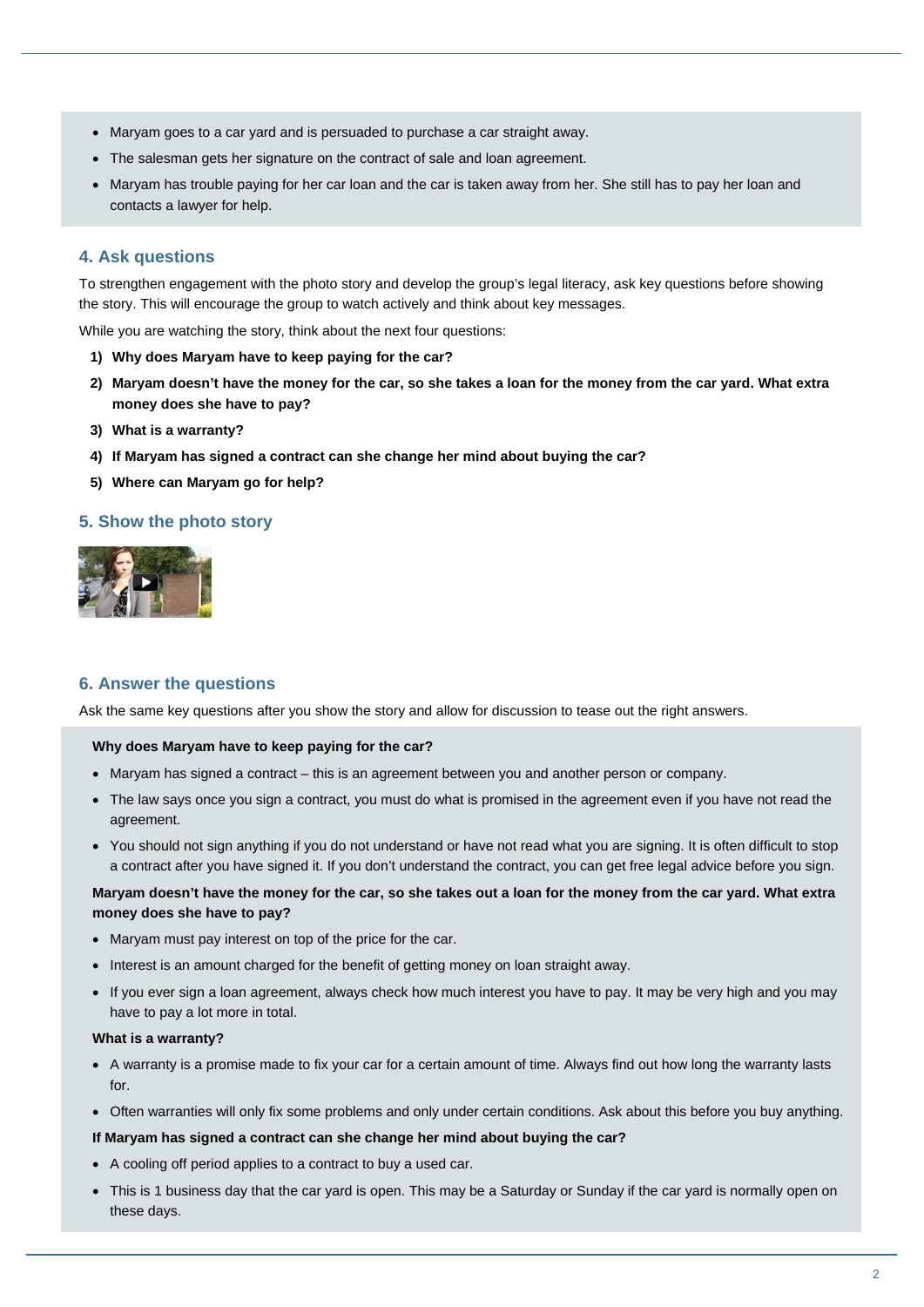This cooling off period does not apply if you have driven the car away.

#### **Where can Maryam go for help?**

- Maryam can go to a Legal Aid Queensland office or community legal centre to see if she must keep paying for her car. They can help her understand the details of the contract.
- Maryam can then see a financial counsellor to help her work out how much she can afford to pay each week.

# **7. Emphasise key messages**

- Do not sign anything you do not understand.
- Be careful before you buy things that cost a lot. Shop around and do not let salespeople talk you into buying things you cannot afford.
- If you are having problems with a loan, legal problems or you have to go to court, call **Legal Aid Queensland** or your **community legal centre.**

# **8. Further questions and discussion**

Does anyone have any questions?

You are not expected to be a lawyer to use this resource, many teachers and community workers use this resource successfully. If a participant raises personal legal issues, you can provide referral information. If you are not a lawyer, legal assessment or advice should be referred to **Legal Aid Queensland** on **1300 65 11 88** or the closest **community legal centre**.

# **9. Possible discussion points and referral information**

#### **Debt from buying a car**

- Financial counselling may be able to assist. Search for a financial counsellor close to the group: www.financialcounsellingaustralia.org.au/Corporate/Find-a-Counsellor You can talk to a financial counsellor on the phone from anywhere in Australia by ringing 1800 007 007.
- Check if your local community legal centre offers financial counselling services: www.qails.org.au
- Legal Aid Queensland

If you are having trouble paying your loan contact Legal Aid Queensland for advice.

#### www.legalaid.qld.gov.au

#### **Complaints about car dealers**

• How to make a claim against a car dealer and other useful information about purchasing a car: www.fairtrading.qld.gov.au/motor-vehicles.htm

#### **Department of Transport and Main Roads information**

- $\bullet$  Information about buying cars the First Car List: www.tmr.qld.gov.au/Safety/School-road-safety/Student-driver-education/Buying-your-first-car.aspx
- Choosing a car that meets your needs: www.tmr.qld.gov.au/Safety/Driver-guide/Buying-a-safer-vehicle.aspx

#### **Vehicle checks**